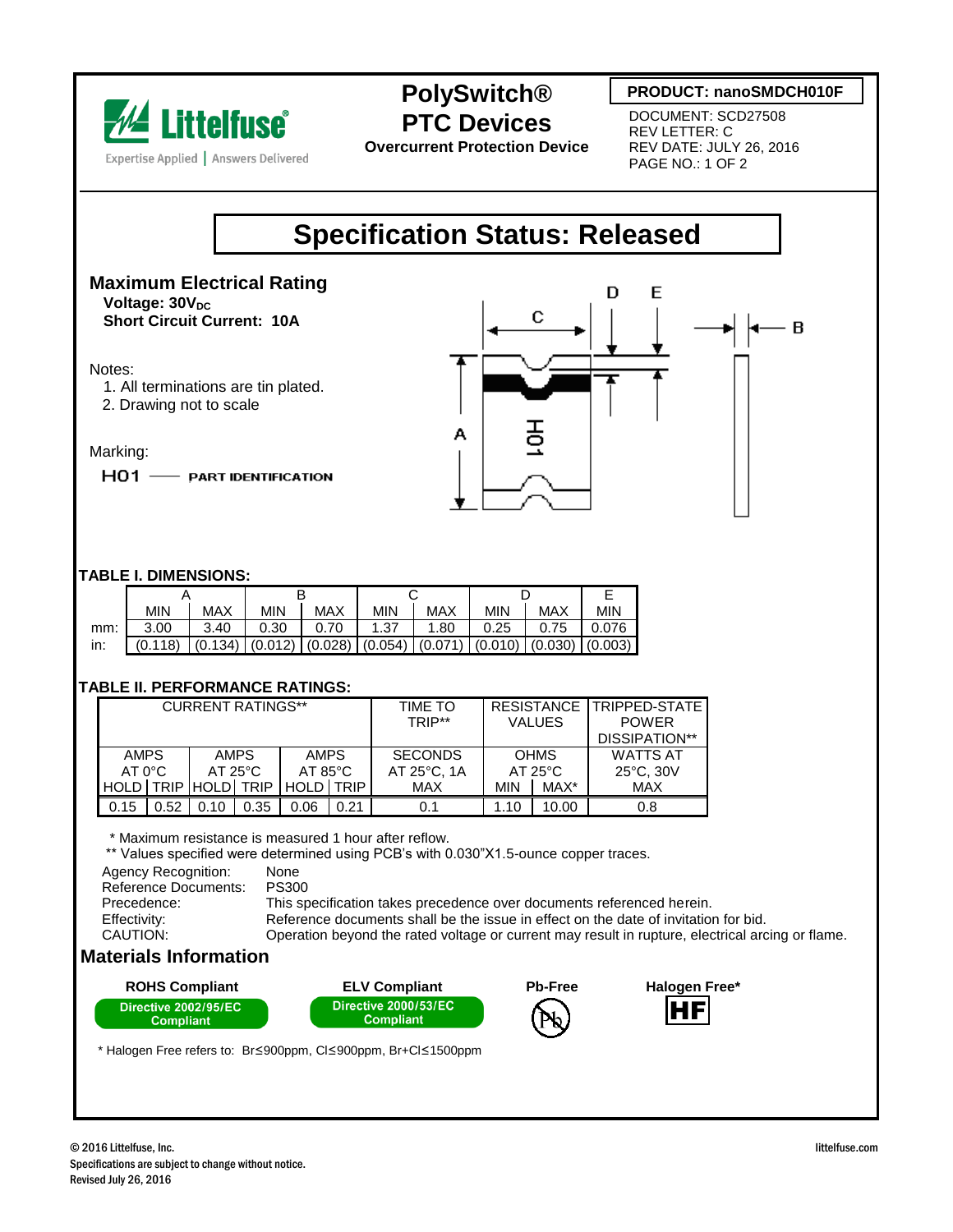

**PolySwitch® PTC Devices Overcurrent Protection Device**

#### **PRODUCT: nanoSMDCH010F**

DOCUMENT: SCD27508 REV LETTER: C REV DATE: JULY 26, 2016 PAGE NO.: 2 OF 2

Information furnished is believed to be accurate and reliable. However, users should independently evaluate the suitability of and test each product selected for their own applications. Littelfuse products are not designed for, and shall not be used for, any purpose (including, without limitation, military, aerospace, medical, lifesaving, life-sustaining or nuclear facility applications, devices intended for surgical implant into the body, or any other application in which the failure or lack of desired operation of the product may result in personal injury, death, or property damage) other than those expressly set forth in applicable Littelfuse product documentation. Warranties granted by Littelfuse shall be deemed void for products used for any purpose not expressly set forth in applicable Littelfuse documentation. Littelfuse shall not be liable for any claims or damages arising out of products used in applications not expressly intended by Littelfuse as set forth in applicable Littelfuse documentation. The sale and use of Littelfuse products is subject to Littelfuse Terms and Conditions of Sale, unless otherwise agreed by Littelfuse.